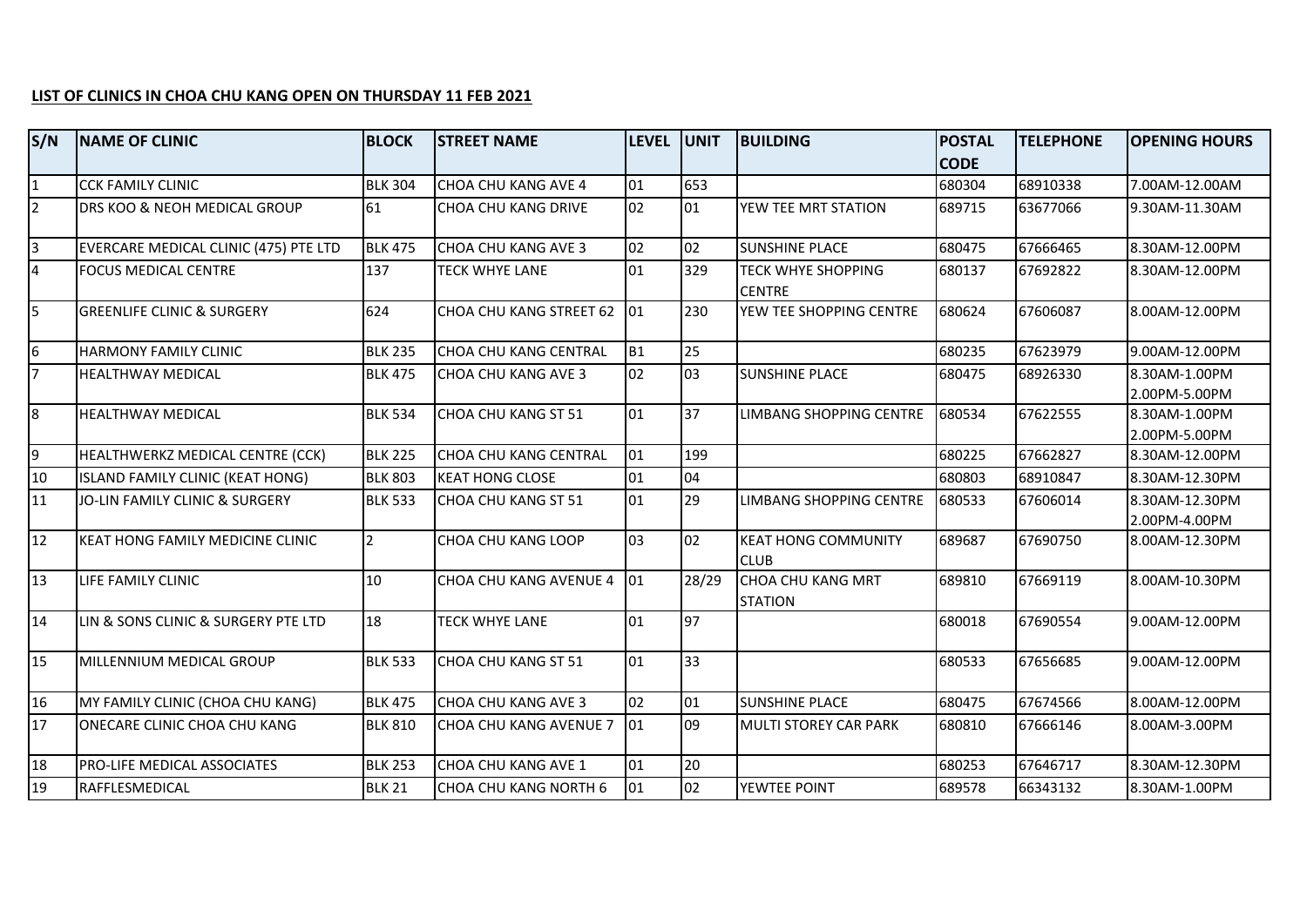| S/N        | <b>INAME OF CLINIC</b>                                 | <b>IBLOCK</b>  | <b>ISTREET NAME</b>      | <b>ILEVEL IUNIT</b> |     | <b>IBUILDING</b>             | <b>IPOSTAL</b> | <b>ITELEPHONE</b> | <b>IOPENING HOURS</b> |
|------------|--------------------------------------------------------|----------------|--------------------------|---------------------|-----|------------------------------|----------------|-------------------|-----------------------|
|            |                                                        |                |                          |                     |     |                              | <b>CODE</b>    |                   |                       |
| 20         | <b>IRAFFLESMEDICAL</b>                                 | 21             | ICHOA CHU KANG AVE 4     | IB1                 | 07A | <b>ILOT 1 SHOPPERS' MALL</b> | 689812         | 67653363          | <b>8.30AM-1.00PM</b>  |
| <b>121</b> | <b>IROYAL CARE MEDICAL FAMILY CLINIC CHOA IBLK 818</b> |                | ICHOA CHU KANG AVENUE 1  | -101                | 13  |                              | 680818         | 67608784          | <b>8.30AM-1.00PM</b>  |
|            | <b>I</b> CHU KANG                                      |                |                          |                     |     |                              |                |                   | 16.00PM-10.00PM       |
| 22         | ITEMASEK MEDICAL CENTRE                                | <b>BLK 624</b> | ICHOA CHU KANG ST 62     | 101                 | 226 |                              | 680624         | 67665766          | 8.30AM-12.30PM        |
| <b>23</b>  | <b>ITHE EDINBURGH CLINIC</b>                           | <b>BLK 306</b> | ICHOA CHU KANG AVE 4     | 101                 | 685 |                              | 680306         | 67634500          | 8.30AM-12.30PM        |
| 124        | IZAM FAMILY CLINIC                                     | <b>BLK 516</b> | lCHOA CHU KANG STREET 51 | - 101               | 66  |                              | 1680516        | 67690302          | <b>8.30AM-1.00PM</b>  |
|            |                                                        |                |                          |                     |     |                              |                |                   |                       |

## **LIST OF CLINICS IN CHOA CHU KANG OPEN ON FRIDAY 12 FEB 2021**

| S/N | <b>INAME OF CLINIC</b>                                 | <b>BLOCK</b>   | <b>ISTREET NAME</b>         | <b>ILEVEL IUNIT</b> |       | <b>IBUILDING</b>   | <b>IPOSTAL</b> | <b>ITELEPHONE</b> | <b>IOPENING HOURS</b> |
|-----|--------------------------------------------------------|----------------|-----------------------------|---------------------|-------|--------------------|----------------|-------------------|-----------------------|
|     |                                                        |                |                             |                     |       |                    | <b>CODE</b>    |                   |                       |
|     | <b>ICCK FAMILY CLINIC</b>                              | <b>BLK 304</b> | ICHOA CHU KANG AVE 4        | 101                 | 653   |                    | 680304         | 68910338          | 17.00AM-12.00AM       |
| I2  | <b>LIFE FAMILY CLINIC</b>                              | -10            | ICHOA CHU KANG AVENUE 4 101 |                     | 28/29 | ICHOA CHU KANG MRT | 689810         | 67669119          | 8.00AM-10.30PM        |
|     |                                                        |                |                             |                     |       | <b>ISTATION</b>    |                |                   |                       |
| I3  | <b>IROYAL CARE MEDICAL FAMILY CLINIC CHOA IBLK 818</b> |                | ICHOA CHU KANG AVENUE 1 101 |                     |       |                    | 680818         | 67608784          | 18.30AM-1.00PM        |
|     | <b>ICHU KANG</b>                                       |                |                             |                     |       |                    |                |                   | 6.00PM-10.00PM        |

## **LIST OF CLINICS IN CHOA CHU KANG OPEN ON SATURDAY 13 FEB 2021**

| S/N | <b>INAME OF CLINIC</b>                                 | <b>IBLOCK</b>  | <b>ISTREET NAME</b>         | <b>LEVEL UNIT</b> |       | <b>IBUILDING</b>          | <b>IPOSTAL</b> | <b>TELEPHONE</b> | <b>IOPENING HOURS</b> |
|-----|--------------------------------------------------------|----------------|-----------------------------|-------------------|-------|---------------------------|----------------|------------------|-----------------------|
|     |                                                        |                |                             |                   |       |                           | <b>ICODE</b>   |                  |                       |
|     | <b>ICCK FAMILY CLINIC</b>                              | <b>BLK 304</b> | ICHOA CHU KANG AVE 4        | 01                | 653   |                           | 680304         | 68910338         | 17.00AM-12.00AM       |
|     | <b>IHEALTHWAY MEDICAL</b>                              | <b>BLK 534</b> | ICHOA CHU KANG ST 51        | 01                | 37    | LIMBANG SHOPPING CENTRE   | 1680534        | 67622555         | 8.30AM-1.00PM         |
| 3   | <b>I</b> LIFE FAMILY CLINIC                            | 10             | ICHOA CHU KANG AVENUE 4 101 |                   | 28/29 | <b>ICHOA CHU KANG MRT</b> | 689810         | 67669119         | 8.00AM-10.30PM        |
|     |                                                        |                |                             |                   |       | <b>I</b> STATION          |                |                  |                       |
| 4   | <b>IRAFFLESMEDICAL</b>                                 |                | ICHOA CHU KANG AVE 4        | IB1               | 07A   | LOT 1 SHOPPERS' MALL      | 689812         | 67653363         | 8.30AM-1.00PM         |
| 5   | <b>IROYAL CARE MEDICAL FAMILY CLINIC CHOA IBLK 818</b> |                | ICHOA CHU KANG AVENUE 1     | -101              | l 13  |                           | 680818         | 67608784         | 8.30AM-1.00PM         |
|     | <b>I</b> CHU KANG                                      |                |                             |                   |       |                           |                |                  | 6.00PM-10.00PM        |